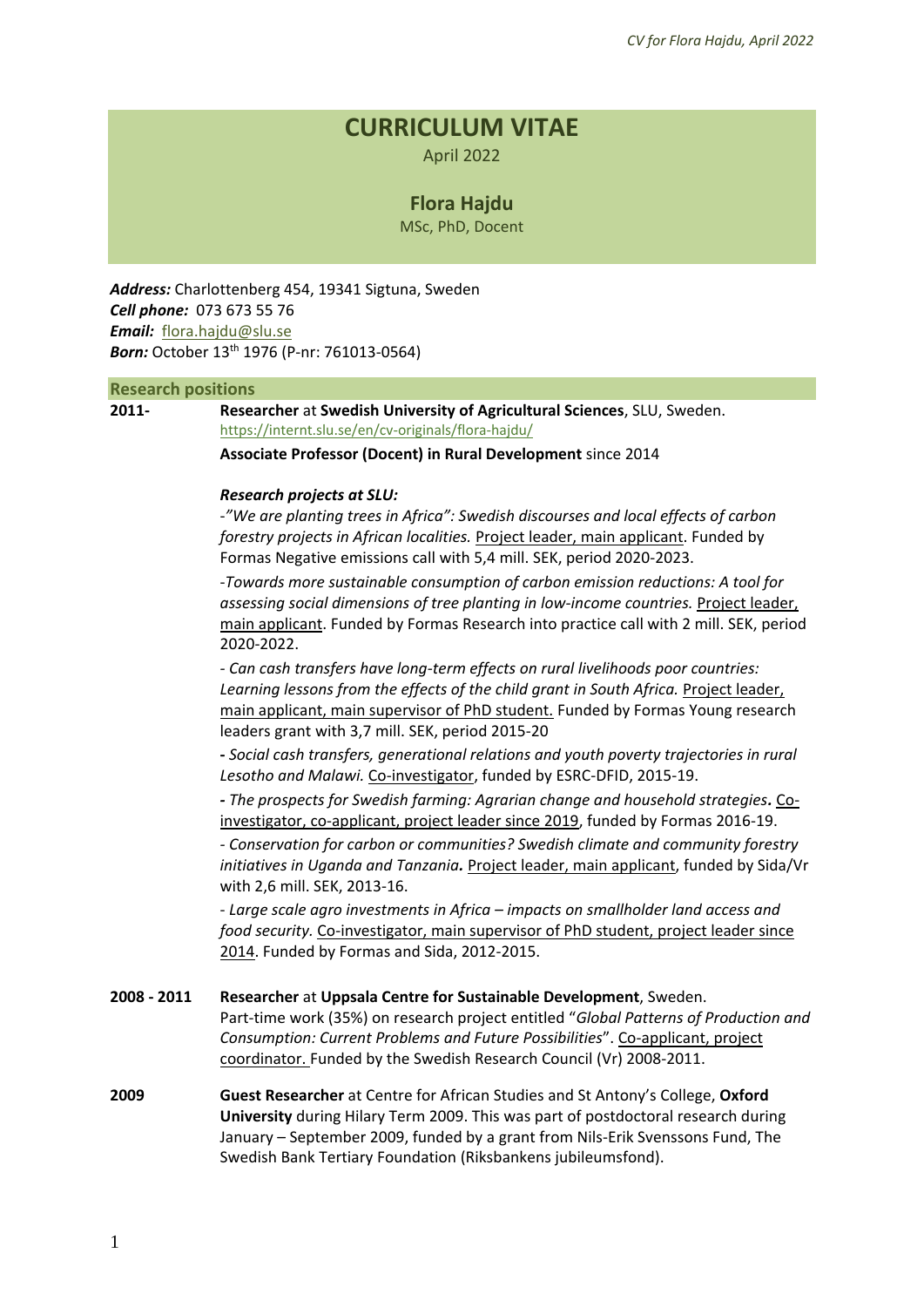| 2007 - 2008          | Employment as postdoctoral Researcher at Brunel University, West London.<br>Full-time work on research project "Averting 'New Variant Famine' in Southern<br>Africa: Building Food Secure Rural Livelihoods with AIDS affected Young People".<br>The work included 10 months of fieldwork in rural Malawi and Lesotho, followed by<br>analysis of research results and dissemination at workshops and conferences locally<br>as well as internationally, and writing of reports and articles. Read more at:<br>http://www.brunel.ac.uk/shssc/research/chg/research-projects/averting-new-variant-famine |
|----------------------|---------------------------------------------------------------------------------------------------------------------------------------------------------------------------------------------------------------------------------------------------------------------------------------------------------------------------------------------------------------------------------------------------------------------------------------------------------------------------------------------------------------------------------------------------------------------------------------------------------|
| 2008                 | Co-Investigator in research project entitled "Trading Out of Poverty? The Socio-<br>Spatial Impacts of Lesotho's Garment Industry". National University of Lesotho and<br>Brunel University, London.                                                                                                                                                                                                                                                                                                                                                                                                    |
| <b>PhD education</b> |                                                                                                                                                                                                                                                                                                                                                                                                                                                                                                                                                                                                         |
| 2001 - 2006          | Employment as PhD student at Department of Water and Environmental Studies<br>(Tema Vatten), Linköping University, Sweden.<br>Doctorate degree on 22 <sup>nd</sup> September 2006.<br>Thesis title: Local Worlds - Rural Livelihood Strategies in Eastern Cape, South Africa.<br>Research School affiliation: Cefo, Centre for Environment and Development Studies,<br>Uppsala university/SLU.<br>Supervisors: Prof. Anders Hjort af Ornäs, Linköping University, Prof. Lennart<br>Strömquist, Uppsala University, Dr. Annika Dahlberg, Stockholm University.                                           |
|                      | Primary, secondary and tertiary education                                                                                                                                                                                                                                                                                                                                                                                                                                                                                                                                                               |
| 1996-2000            | MSc degree at Uppsala University, Sweden. Interdisciplinary degree combining<br>subjects from three Faculties: Geography, Anthropology and Earth Sciences.<br>Bachelor's thesis in Human Geography on participatory water resources<br>management, fieldwork was carried out during three months in India, funded by Sida<br>grant. Master's thesis in Human Geography on tourism as a means for local<br>development, one month of fieldwork in South Africa, funded by a VR grant.                                                                                                                    |
| 1993/1994            | High School Studies at Pinole Valley High School, Pinole, California, USA.                                                                                                                                                                                                                                                                                                                                                                                                                                                                                                                              |
| 1983-1996            | Elementary and High School (Natural science orientation), Uppsala, Sweden.                                                                                                                                                                                                                                                                                                                                                                                                                                                                                                                              |
|                      | <b>Research coordination and academic leadership positions</b>                                                                                                                                                                                                                                                                                                                                                                                                                                                                                                                                          |

| 2019-2021   | Steering Group Board Member of the Swedish development research network<br>(SweDev). Together with a group of prominent Swedish development researchers,<br>we initiated this network, established it, drafted governing procedures, acquired<br>funding and started up a website, membership registry and various activities for<br>development researchers, teachers and crossing the research-practitioner divide. |
|-------------|-----------------------------------------------------------------------------------------------------------------------------------------------------------------------------------------------------------------------------------------------------------------------------------------------------------------------------------------------------------------------------------------------------------------------|
| 2018 - 2021 | Acting Subject Representative of Rural Development in the Global South, for four                                                                                                                                                                                                                                                                                                                                      |

- years I performed essentially the same responsibilities as the Chair professor in our subject will have**,** including responsibility for budgeting and academic leadership of this research subject at Division of Rural Development, SLU.
- **2017 - 2019 Vice Head of Department,** with special responsibility for the research related issues, Department of Urban and Rural Development, SLU. Three year term.
- **2015 - 2017 Steering Group Board Member** of Uppsala Centre for Sustainable Development.
- **2009 - 2011 Co-ordinator for DevNet, the Development Research Network for Nature, Poverty and Power** at Uppsala Centre for Sustainable Development, Uppsala University (parttime work). The work included organising conferences, seminars, workshops and network-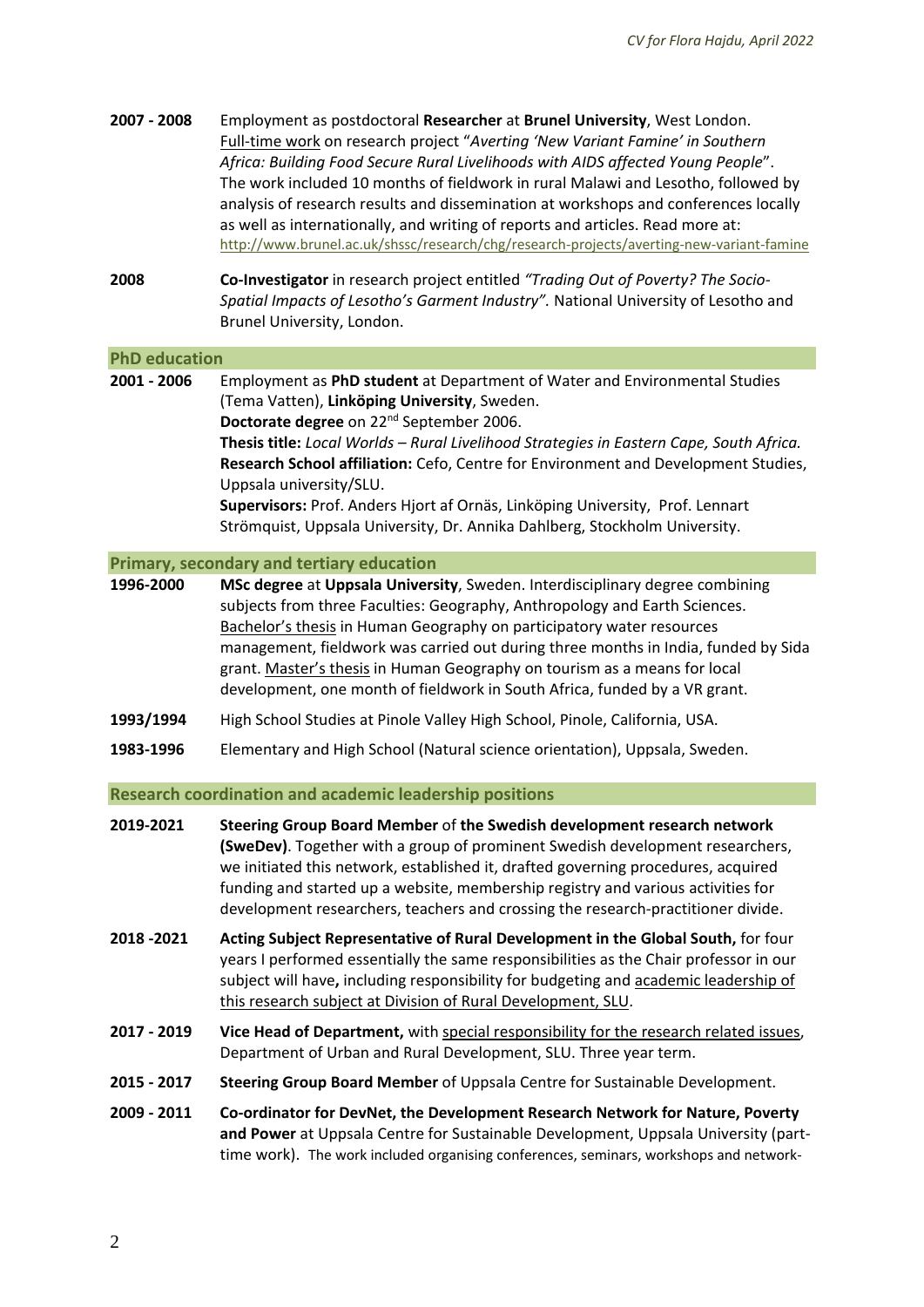ing activities for development researchers in Sweden, focusing on integrating perspectives of nature, poverty and power.

- **2009-2010 Co-ordinator for Cefo Research School** at Centre for Environment and Development Studies, Uppsala University (part-time work). The work involved supporting PhD students with interdisciplinary activities in environment and development related subjects, including organising a seminar series, PhD courses, events and excursions, administering travel grants, etc.
- **2003-2004 Research Secretary** for IGFA (International Group of Funding Agencies for Global Change Research), at the Swedish Research Council Formas (part-time work).

The work included planning and execution of the IGFA Annual Conferences in Cape Town 2003 and in Reykjavik 2004 and participation in a Group on Earth Observations (GEO) conference in Cape Town, 2004. The work also included representing the organisation and holding the positions of Secretary of the IGFA Steering Committee and Chair of the IGFA Staff Group, and producing two reports of the IGFA Annual Meetings, from 2003 and 2004.

**2000 Research assistant,** Linköping University, Institute of Tema Research. Duties included project preparations for South African research co-operation, a one-month introductory visit to South Africa and writing of research applications.

#### **Supervision of PhD students**

- **2022 - Co-supervisor of PhD student Stanislaus Butungo,** Dept. of Urban and Rural Development, The Swedish University of Agricultural Sciences.
- **2015 - 2020 Main supervisor of PhD student Stefan Granlund,** Stefan defended his thesis: "The promise of payday: Exploring the role of state cash transfers in post-apartheid rural South Africa" on 6th March 2020. Main supervisor since recruitment 2015-2020. <https://pub.epsilon.slu.se/16691/>
- **2013 - 2019 Main supervisor of PhD student Jovita Amurwon**, , Department of Urban and Rural Development, The Swedish University of Agricultural Sciences. Jovita defended her thesis: "Responding to chronic illness - a case study from rural Uganda" on 15<sup>th</sup> October 2019. I was Co-supervisor since 2013, main supervisor since May 2014. <https://pub.epsilon.slu.se/16337/>
- **2012 - 2018 Main supervisor of PhD student Linda Engström,** Department of Urban and Rural Development, The Swedish University of Agricultural Sciences. Linda defended her thesis: "Development delayed: Exploring the failure of a Large-Scale Agricultural Investment in Tanzania to deliver promised outcomes on 21<sup>st</sup> September 2018. I was co-supervisor 2012-2014 and main supervisor from May 2014. <https://pub.epsilon.slu.se/15590/>
- **2006 - 2013 Supervisor of PhD student Klara Jacobson (Fischer)**, Department of Urban and Rural Development, The Swedish University of Agricultural Sciences. Klara defended her thesis "From Betterment to Bt maize: Agricultural Development and the Introduction of Genetically Modified Maize to South African Smallholders" on 6th June 2013. I was co-supervisor 2006-2013. <https://pub.epsilon.slu.se/10406/>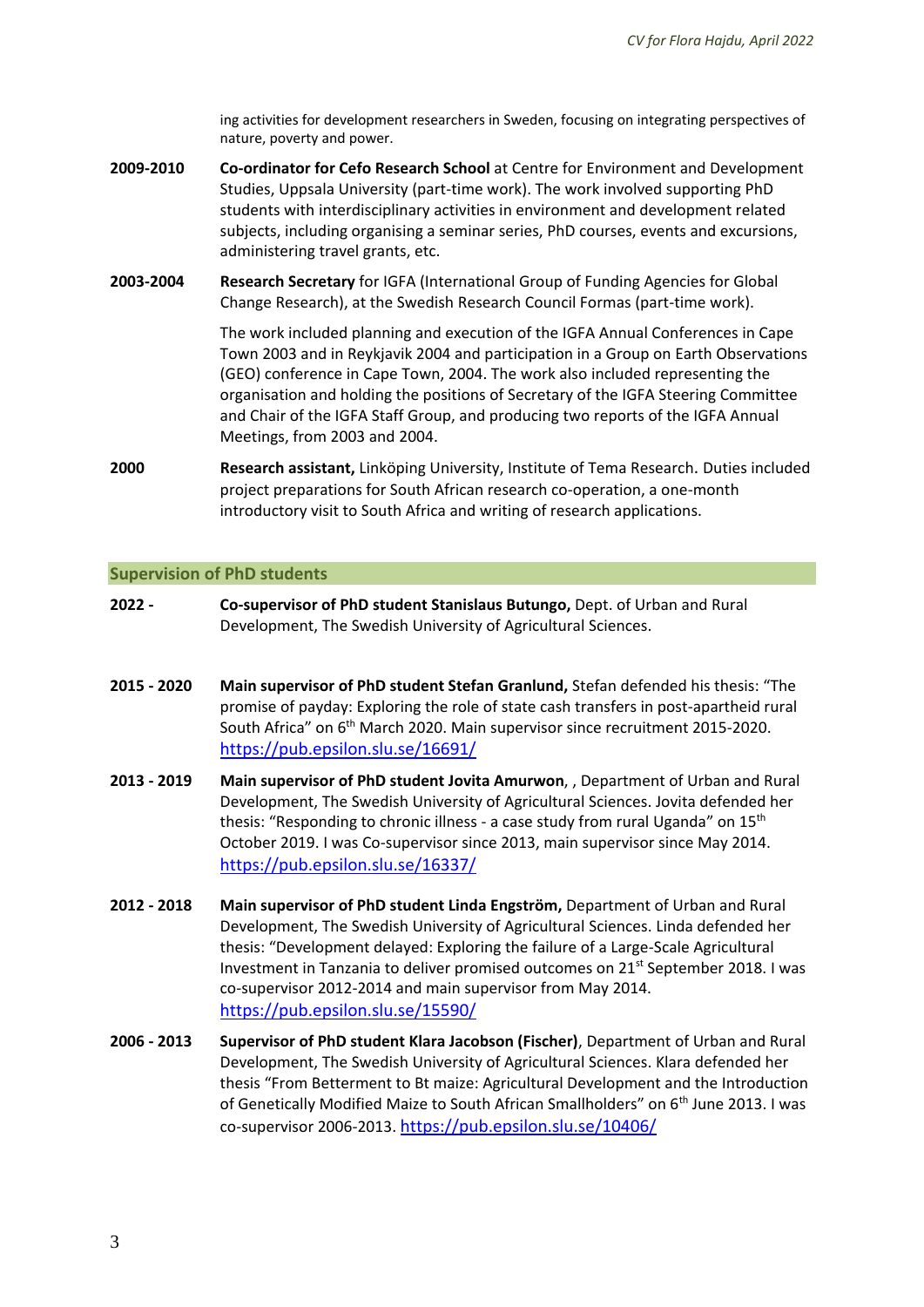# **Supervision of MSc students**

| 2022 | Linse, Linus - Have done fieldwork in Tanzania 2022 within my project "We are<br>planting trees in Africa", under my main supervision. Due to complete 2022.                                                                                                                                                               |  |  |
|------|----------------------------------------------------------------------------------------------------------------------------------------------------------------------------------------------------------------------------------------------------------------------------------------------------------------------------|--|--|
| 2022 | Engvall, Therese - Have done fieldwork in Tanzania 2022 within my project "We are<br>planting trees in Africa", under my main supervision. Due to complete 2022.                                                                                                                                                           |  |  |
| 2020 | Hwargård, Louise "Swedish companies' current use of carbon offsetting - underlying<br>ethical view and preparedness for post-2020 carbon market conditions". Master's<br>thesis in Sustainable Development, Uppsala University. (subject reviewer)<br>http://uu.diva-portal.org/smash/get/diva2:1441234/FULLTEXT02.pdf     |  |  |
| 2018 | Hoigt, Julia "Adoption and sustained use of energy efficient stoves in rural<br>Uganda". Master's thesis in Sustainable Development, Uppsala University. (main<br>supervisor) http://uu.diva-portal.org/smash/get/diva2:1300564/FULLTEXT02.pdf                                                                             |  |  |
| 2017 | Ellingsen, Tove "Carbon forestry and local livelihoods : a case study on poverty in<br>Uganda". ". Master's thesis, SLU (main supervisor).<br>https://stud.epsilon.slu.se/10618/7/ellingsen t 170818.pdf                                                                                                                   |  |  |
| 2016 | Neikter, Lovisa. "You are a widow and you will die, so why should you plant trees?' :<br>intersectionality in local development activities in connection with a carbon forestry<br>plantation in Kachung, Uganda". Master's thesis, SLU 2016. (main supervisor)<br>https://stud.epsilon.slu.se/9688/1/neikter   161006.pdf |  |  |
| 2016 | Agnar Kjeller "From rice to sugar, from smallholder to businessman - A case study of<br>outgrower schemes within the EcoEnergy Bagamoyo project, Tanzania." Degree<br>project - Agriculture Programme, SLU. (co-supervisor).<br>https://stud.epsilon.slu.se/9650/1/kjeller_a_161006.pdf                                    |  |  |
| 2015 | Ohlsson, Malin "'Sugar cane will liberate us!' : smallholder imaginaries about a planned<br>outgrower scheme connected to a large-scale agricultural investment in Tanzania.<br>Degree project - Aqriculture Programme, SLU. (main supervisor)<br>https://stud.epsilon.slu.se/8482/1/ohlsson_m_150915.pdf                  |  |  |
| 2015 | Kjellin, Frida "Impacts on the local population due to delays in large scale agricultural<br>investments : a study on the case of Agro EcoEnergy Ltd in Bagamoyo, Tanzania". MSc<br>thesis, SLU 2015. (main supervisor)<br>https://stud.epsilon.slu.se/8474/1/kjellin f 150909.pdf                                         |  |  |
| 2015 | Wallin Fernqvist, Karolina, "The ideological symptom of tenure insecurity : peasant<br>experience of formalisation between dispossession and neoliberal discourse in rural<br>Tanzania." MSc thesis, SLU. (co-supervisor)<br>https://stud.epsilon.slu.se/8492/1/wallin_fernqvist_k_150917.pdf                              |  |  |
| 2011 | Mattias Johansson, "Development from Tobacco? A study of the Malawian Tobacco<br>Industry and its Impacts on Sustainable Development in Malawi." MSc thesis in<br>Sustainable Development. Uppsala University 2011. https://www.diva-<br>portal.org/smash/get/diva2:453290/FULLTEXT01.pdf (main supervisor)                |  |  |
| 2010 | Hari Nath Yogi, "Eco-tourism and Sustainability - Opportunities and Challenges in the<br>Case of Nepal." MSc thesis in Sustainable Development. Uppsala University 2010.<br>(main supervisor) https://www.diva-<br>portal.org/smash/get/diva2:408751/FULLTEXT01.pdf                                                        |  |  |
|      |                                                                                                                                                                                                                                                                                                                            |  |  |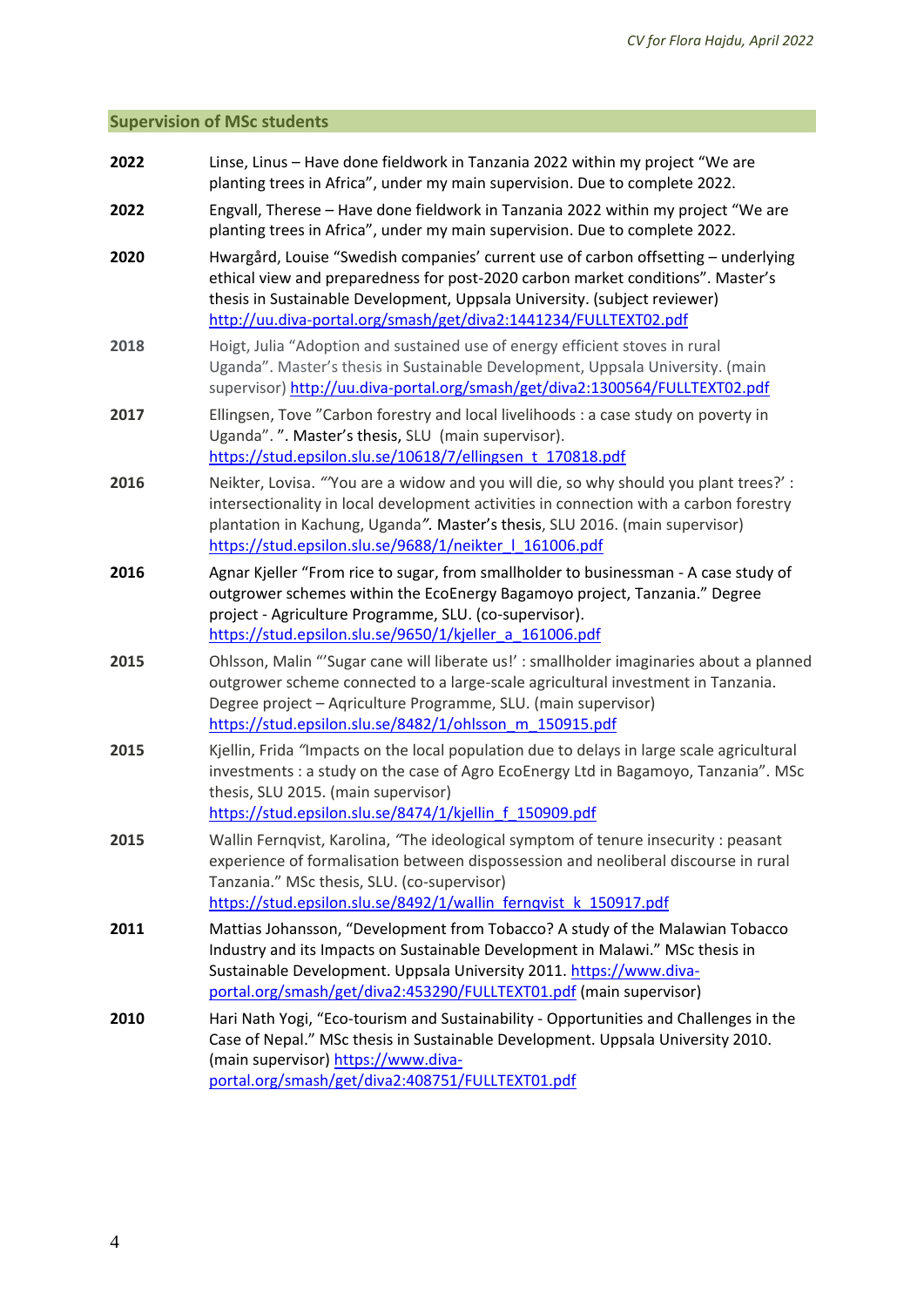# **Teaching and educational assignments**

| 2021                                                                                                                                                                           | Led course development for the PhD course "Rural development in the Global<br>South", a new core course within our research subject with the same name, at<br>Division of Rural Development, SLU. Was vice course leader the first time the course<br>was given, spring 2021.                       |  |
|--------------------------------------------------------------------------------------------------------------------------------------------------------------------------------|-----------------------------------------------------------------------------------------------------------------------------------------------------------------------------------------------------------------------------------------------------------------------------------------------------|--|
| 2021                                                                                                                                                                           | Part of course development group for an introductory course in a new politicies<br>candidate (pol. kand.) program in Sustainable Development at SLU, joint project<br>between Department of Urban and rural development and Department of<br>Economics.                                             |  |
| 2021-22                                                                                                                                                                        | Part of course development group for the course "Rural areas in the climate<br>transition" for the Agriculture Program at Division of Rural development, SLU.                                                                                                                                       |  |
| Organised SweDev's Teacher's workshop together with two other researchers from<br>2021<br>Swedish universities in October 2021. Lead a working group on "decolonial teaching". |                                                                                                                                                                                                                                                                                                     |  |
| 2018 - 2021                                                                                                                                                                    | Representing the subject Rural Development in the Society and Landscape Research<br>School Steering Board, SLU.                                                                                                                                                                                     |  |
| 2017                                                                                                                                                                           | Representing the Department of Urban and Rural Development in the NJ Faculty<br>Research Education Board, SLU.                                                                                                                                                                                      |  |
| 2012 - 2017                                                                                                                                                                    | Representing the Division of Rural Development in the Research Education Board at<br>Dept. of Urban and Rural Development, SLU.                                                                                                                                                                     |  |
| 2014 - 2015                                                                                                                                                                    | Guest lecturer at the course Ecology of Farming Systems, SLU Alnarp.                                                                                                                                                                                                                                |  |
| 2014                                                                                                                                                                           | Course leader for PhD course "Introduction to Nvivo social scientific software", SLU.                                                                                                                                                                                                               |  |
| 2012                                                                                                                                                                           | Lecturer at PhD course on "African Environmental History", SLU.                                                                                                                                                                                                                                     |  |
| 2012-                                                                                                                                                                          | Lecturing, leading seminars, providing course literature and exam questions at five<br>different undergraduate level courses in the Agriculture Program at SLU.                                                                                                                                     |  |
| 2012-                                                                                                                                                                          | Lecturing, leading seminars and providing course literature at two master's level<br>courses in the Master's Programme on Rural Development and Natural Resource<br>Management, SLU.                                                                                                                |  |
| 2012-                                                                                                                                                                          | Guest lecturer in teacher training programmes at Department of Human Geography,<br>Uppsala University                                                                                                                                                                                               |  |
| 2010-12                                                                                                                                                                        | Guest lecturer in field preparation courses for students who have received a Minor<br>Field Study scholarship from Swedish Sida to do fieldwork in Global South countries.                                                                                                                          |  |
| 2009                                                                                                                                                                           | Guest lecturer on Sustainable Development mainstreaming, for all staff at the<br>Department of Molecular Sciences, SLU                                                                                                                                                                              |  |
| 2009 - 2012                                                                                                                                                                    | Lecturing on degradation myths in Africa and on academic reading and writing in the<br>undergraduate courses Sustainable Development A and B. Supervision of B-level<br>student writing projects and correction of Exams, at Centre for Environment and<br>Development Studies, Uppsala University. |  |
| 2006 - 2007                                                                                                                                                                    | Student counsellor, Department of Cultural and Economic Geography, Uppsala Univ.<br>The work included administration of courses and the student registration database,<br>counselling of students and maintenance of the department's homepage.                                                     |  |
| 2003-2004                                                                                                                                                                      | <b>Course leader</b> for <i>Environmental and Social Impact Assessment</i> , 7,5 ECTS for the<br>International Master's Course on Water Resources and Sustainable Livelihoods,                                                                                                                      |  |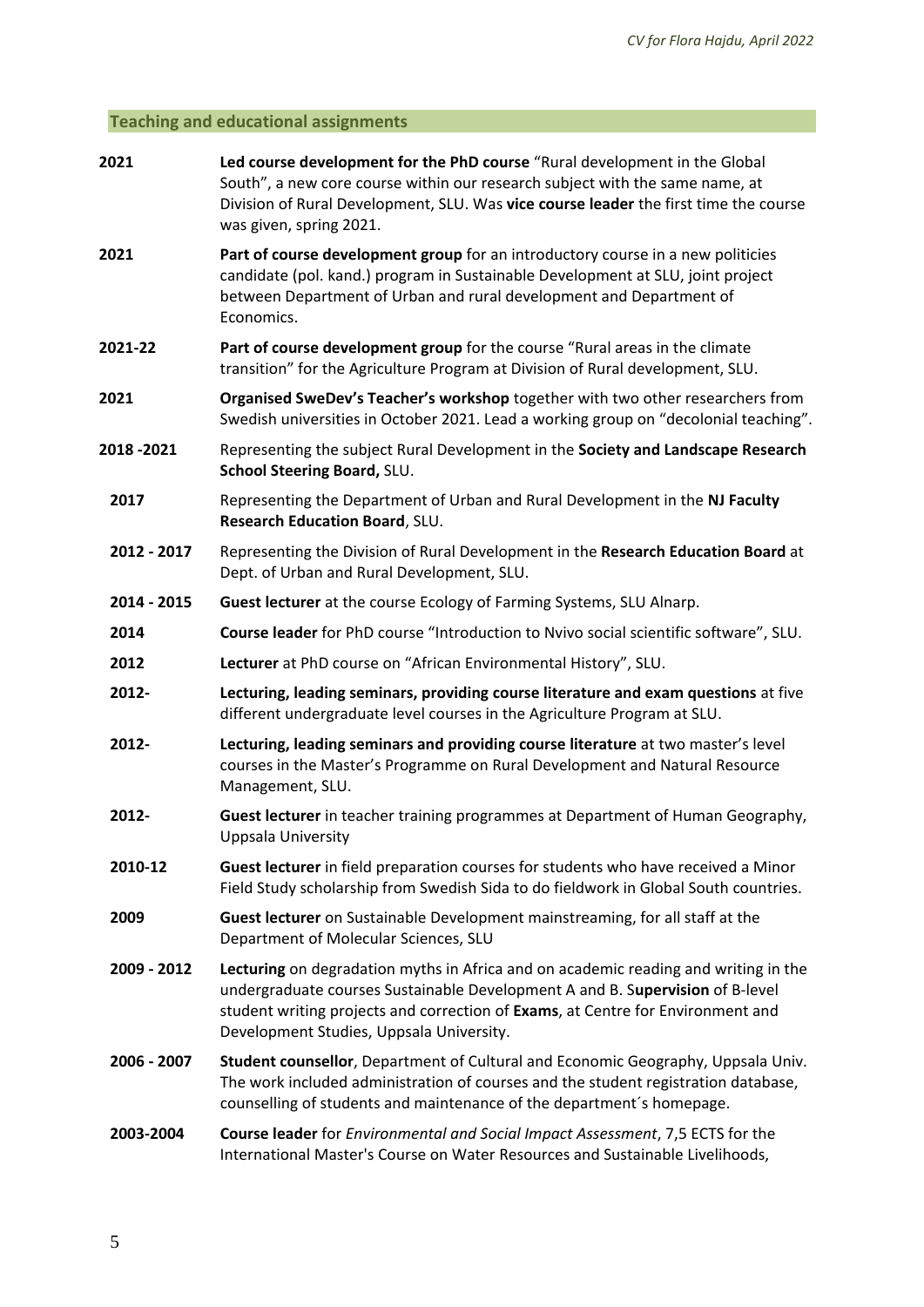Linköping University. The work entailed full responsibility for the course as well as lecturing and supervision of writing assignments.

**2002-2003 Vice course leader** and lecturer at for *Environmental and Social Impact Assessment*, 7,5 ECTS in the International Master's Course on Water Resources and Sustainable Livelihoods, Linköping University

#### **Fieldwork experience: currently 39 months**

Field studies in **Tanzania** for the "Planting trees in Africa" project investigating carbon forestry initiatives, policy and local level interviews and activities, 3 weeks in 2022. Funded by Formas.

Field studies for "Future of Swedish farming" in three regions of **Sweden** in 2017-18, three weeks of interviews with farmers. Funded by Formas.

Field studies for "Cash transfers and basic income in South Africa" project In **South Africa** during 6 weeks in 2014-18, including introducing a new PhD project to the field, organising a new village survey, making interviews and holding dissemination activities and workshops. Funded by Formas.

Field studies for "Cash transfers and generational relations" project in **Malawi** and **Lesotho** during 6 weeks in 2016-18, including life history interviews in rural villages, longitudinal perspective. Dissemination visits and activities for 2 weeks per country in 2018. Funded by DFID/HSRC.

Two week pilot visit to **Ethiopia** for a project on livelihoods, irrigation and malaria in 2015, interviews at local level with farmers. Funded by SLU.

Field studies for "Large-scale agricultural investments in Tanzania" project in **Tanzania** in 2014, mainly doing local and policy level interviews. Funded by VR and Formas.

Field studies for "Conservation for Carbon or Communities" project in **Uganda** in 2014, interviewing at local and policy level. Also interviews in Sweden for this project. Funded by V the Swedish Research Council.

Field studies for "Global patterns" research project in **South Africa** include three field visits of 3 weeks each to rural Eastern Cape Province and the rest of the country during 2009-2010. Funded by Formas.

Field studies for the project on AIDS-affected young people included 11 months spent in **Malawi** and **Lesotho** during 2007/08, most of the time spent living in two small rural villages, making qualitative interviews and holding various PRA exercises with young people aged 10-24. I personally held 74 PRA/focus group meetings and made 21 policy interviews at national level. I also took part in 1 month of dissemination activities in the two countries. Funded by ESRC/DFID.

Field studies in **South Africa** for the PhD thesis were undertaken on 8 occasions, for a total of 14 months. The time spent in the field region (Transkei) was 9 months, most of this time staying with local families in rural villages. Fieldwork consisted of 230 household interviews, 70 qualitative semistructured local interviews, as well as field observations and mapping with GPS. Furthermore, 30 interviews on local, regional and national levels with NGO representatives, governmental officials and researchers were also made. Funding for the fieldwork was granted mainly by the Swedish Society for Anthropology and Geography and the Royal Swedish Academy of Sciences.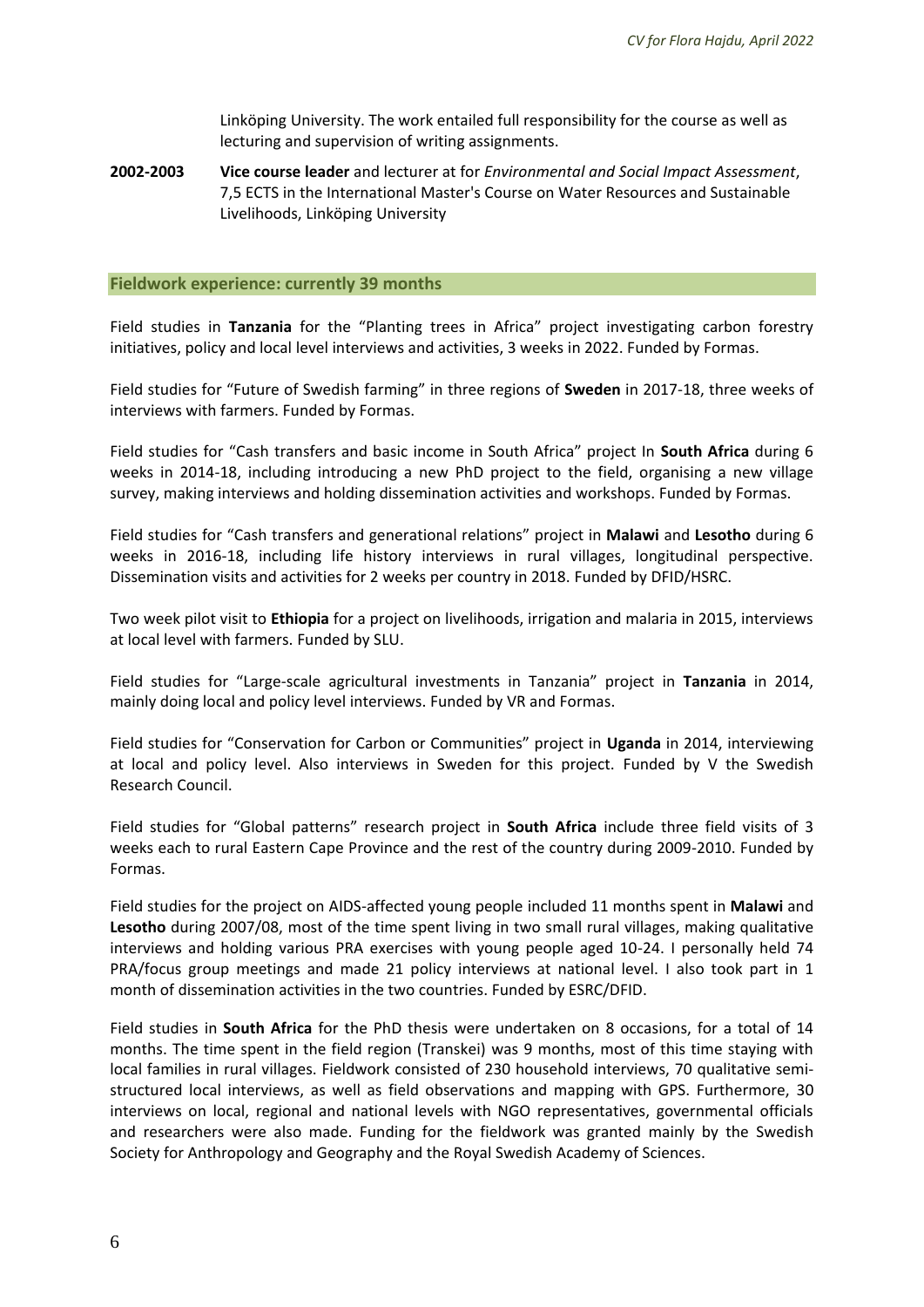Field studies for the Master's thesis consisted on one month of studies in **South Africa**, with visits to and interviews in several local communities as well as interviews with hotel owners and people in the tourism industry. Funded by the Swedish Research Council.

For the Bachelor's thesis, fieldwork included 3 months spent in **India**, with field visits and interviews in 6 villages in the Doon Valley. Funded by Swedish Sida Minor Field Studies.

### **Research dissemination activities and stakeholder engagement**

### *National Steering Groups*

In the NVF-project we worked with National Steering Groups, i.e. a group of representatives of relevant government bodies, NGOs, researchers and other stakeholders interested in our research. An NSG was set up in each country, and meetings were held before starting up the field data collection, in the middle of data collection and after right after finalizing data collection. National stakeholders could during these meetings give their input to the project, which we took on board and worked with. After processing field data and before writing articles, we drafted a *Stakeholder report* which was ventilated with the NSG as well as with more stakeholders before continuing the research process. I was the one primarily responsible for setting up NSGs and conducting workshops with them. This process was very useful and I have worked with similar principles in future research projects.

# *Research dissemination activities with stakeholders in Africa and Sweden*

| 2020 May     | Research dissemination via a ZOOM meeting on our project about farming<br>household's livelihood strategies in Sweden. 80+ attendants.                                                                                    |
|--------------|---------------------------------------------------------------------------------------------------------------------------------------------------------------------------------------------------------------------------|
| 2019 January | Large international stakeholder research dissemination workshop at Friend's house<br>in London, UK, for project on cash transfers and generational relations.                                                             |
| 2018 Nov     | Research dissemination meetings in two rural villages in South Africa and organized<br>a well-attended dissemination workshop in regional town East London for Cash<br>transfers project.                                 |
| 2018 June    | Research dissemination workshop with invited district officials organized in a rural<br>village in Malawi, and larger workshop later in the capital Lilongwe for project on<br>cash transfers and generational relations. |
| 2018 April   | Research dissemination workshop with government officials organized in a rural<br>village in Lesotho, and a larger workshop later in the capital Maseru.                                                                  |
| 2016 Dec     | Dissemination meeting with stakeholders in Stockholm for the "Conservation for<br>Carbon or Communities?" research project.                                                                                               |
| 2010 Sept    | Two community dissemination meetings in villages Xopozo and Cutwini, South<br>Africa, for the Glopat project.                                                                                                             |
| 2010 Oct     | Research dissemination Workshop on Governmental Interventions in Smallholder<br>Agriculture, On the Summit Lodge, East London, South Africa for the Glopat project.                                                       |
| 2008 Jul/Aug | Two weeks of different local community dissemination activities, in Malawi and<br>Lesotho respectively for 'New Variant Famine' project.                                                                                  |
| 2008 July    | Research dissemination workshop with NGOs and Kabula Lodge, Blantyre, Malawi                                                                                                                                              |
| 2008 July    | Research dissemination workshop with government representatives at Korea<br>Garden Lodge, Lilongwe, Malawi                                                                                                                |
| 2008 Aug     | Research dissemination workshop with government representatives and NGOs at<br>Lehakoe Club, Maseru, Lesotho                                                                                                              |
| 2008 July    | Research dissemination seminar at University of Malawi, Zomba, Malawi                                                                                                                                                     |
| 2008 Aug     | Research dissemination half-day workshop at University of Lesotho, Roma, Lesotho                                                                                                                                          |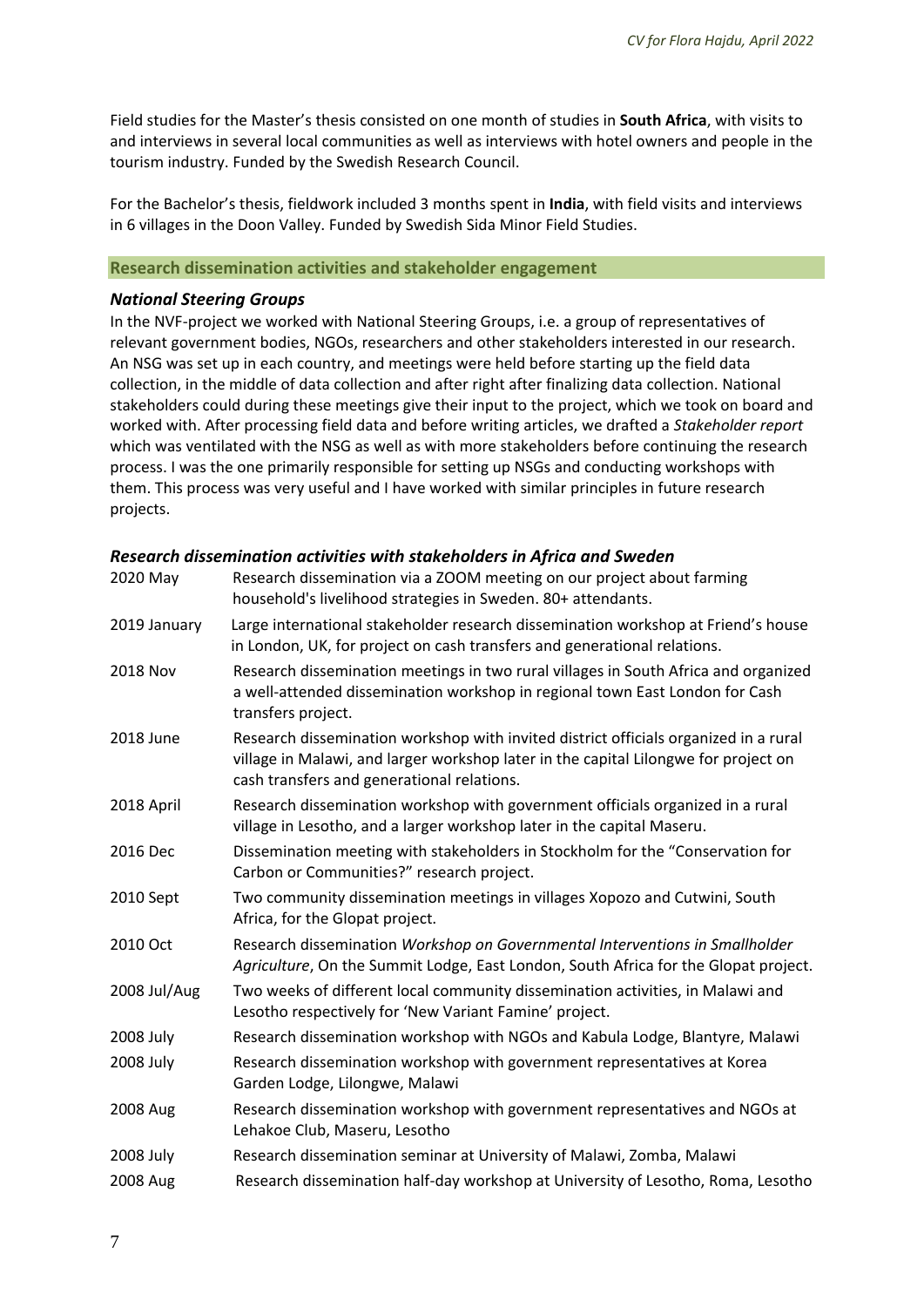# *Stakeholder reports:*

- **Hajdu F**, Eriksson C, Waldenström C and Westholm E. 2020. *Sveriges förändrade lantbruk – Lantbrukarnas egna röster om förändringar sedan 1990-talet och strategier inför framtiden.* 2020. SLU Future Food Reports 11, Sveriges lantbruksuniversitet, SLU Future Food. [https://www.slu.se/globalassets/ew/org/centrb/fu-food/publikationer/future-food-reports/slu](https://www.slu.se/globalassets/ew/org/centrb/fu-food/publikationer/future-food-reports/slu-futurefood_rapport_11.pdf)[futurefood\\_rapport\\_11.pdf](https://www.slu.se/globalassets/ew/org/centrb/fu-food/publikationer/future-food-reports/slu-futurefood_rapport_11.pdf)
- Ansell N, van Blerk L, Robson E, **Hajdu F**, Mwathunga E, Hlabana T and Hemsteede R 2019. "Social cash transfers, generational relations and youth poverty trajectories in rural Lesotho and Malawi", Brunel University London, available at [www.cashtransfers-youth.net](http://www.cashtransfers-youth.net/)
- **Hajdu F** and Fischer K 2016. Conservation for Carbon or Communities? Swedish carbon purchases through forest plantations in Uganda. Final report from a research project funded by the Swedish Research Council. SLU, Ultuna. [http://www.slu.se/globalassets/ew/org/inst/\\_sol/forskning/lag/final\\_report.pdf](http://www.slu.se/globalassets/ew/org/inst/_sol/forskning/lag/final_report.pdf)
- **Hajdu F,** Friman E, Jacobson K, Salomonsson L 2010. *Governmental Interventions in Rural Agricultural Livelihoods in Eastern Cape, South Africa. Stakeholder Report*. Distributed widely to South African stakeholders as part of dissemination activities in 2010.
- Ansell N, Robson E, van Blerk L and **Hajdu F**. 2008. *Averting 'New Variant Famine' in Southern Africa: Building Food-secure Rural Livelihoods with AIDS-affected Young People. Stakeholder Report.* Distributed widely in Malawi and Lesotho during dissemination activities in 2008.

In 2015 I wrote a popular scientific article in Swedish in the Yearbook of the Swedish Society for Anthropology and Geography of which I was a member:

Hajdu, F 2015 Lokala perspektiv kring hållbar försörjning på landsbygden i södra Afrika. Ymer 2014 - Resurser och politik i Afrika: Lokala perspektiv på globala processer. Svenska sällskapet för antropologi och geografi (SSAG).

The article summarises insights from 15 years of research on livelihoods in southern Africa. The article has ben used as student literature in several courses and I have been invited to present on the article to the International High School in Stockholm where students were reading it.

#### **Research collaboration and networking**

#### *Sweden*

Worked with establishing the *Swedish Development Research Network* (SweDev) and served as Steering Committee Member 2018-2021. Regularly presented at DevRes (biannual development research conference). Organised teacher workshop with SweDev October 2021.

Part of Swedish networking initiatives **Focali, Siani, and Larri** (forestry, agriculture and land and livelihoods networks).

Member of **Researcher's desk** (group for Swedish researchers communicating about climate change research and policy). Networked with 23 other Swedish researchers to jointly write an opinion piece on carbon offsetting in 2020 published in Sweden's biggest daily newspaper and the site Climate Home News. Has published several opinion pieces together with members of the network and written joint letters to Swedish government departments and agencies with suggestions about Swedish actions on climate change.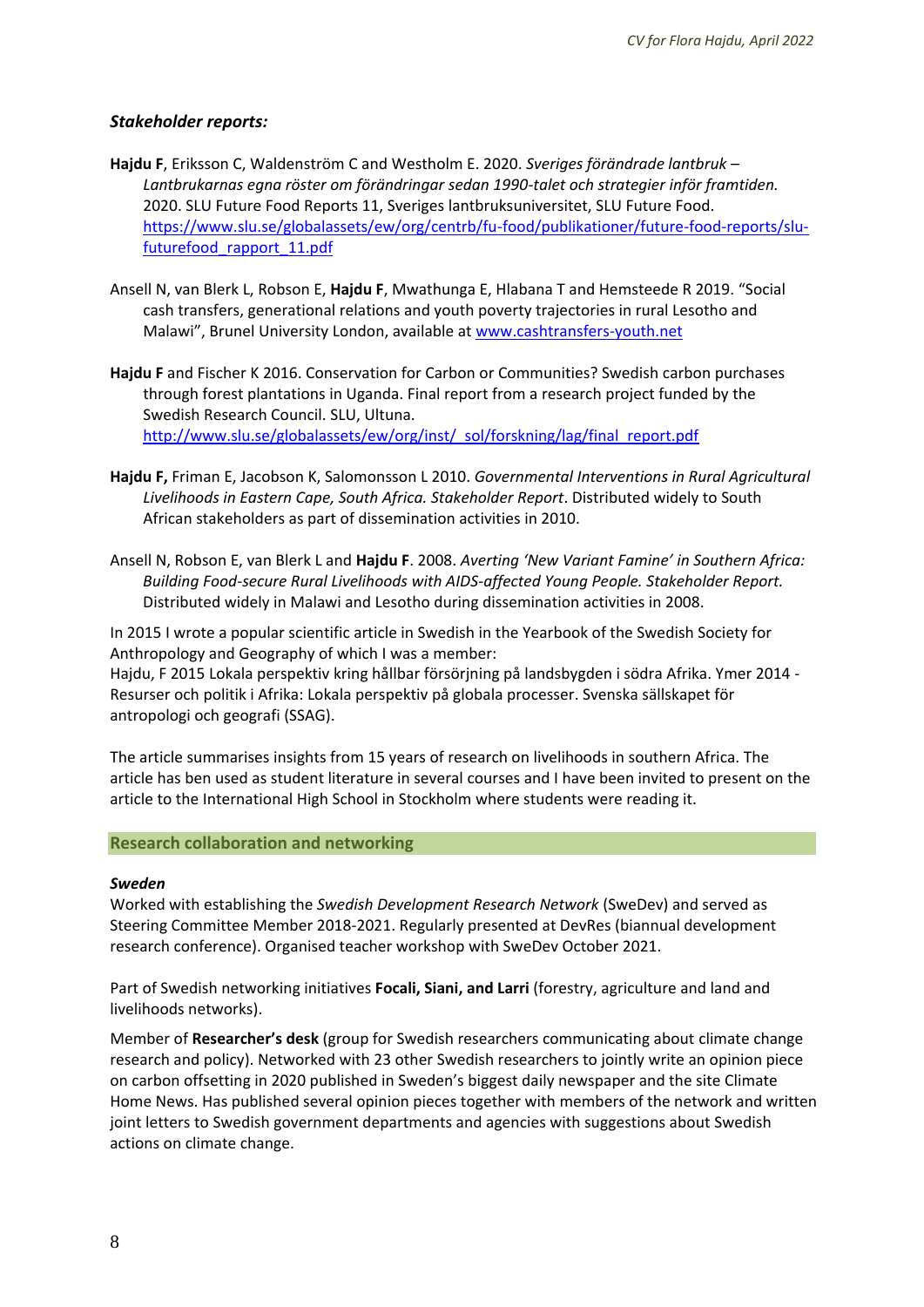# *South Africa*

Tessa Hochfeld, University of Johannesburg, co-investigator in Cash transfers South Africa research project and co-supervisor of PhD student Stefan Granlund. One joint publication, joint writeshop in Sweden September 2017. Tessa passed away September 2019.

Devid Neves, University of the Western Cape, co-investigator in Cash transfers South Africa research project and co-supervisor of PhD student Stefan Granlund. Two joint publications, joint writeshop in Sweden September 2017.

ECSECC Eastern Cape Socio Economic Consultative Council – cooperation with dissemination workshop and writing policy briefs for generating research impact.

Geography Department, University of Transkei, South Africa. Collaboration during Master's and PhD work, frequent visits and participation in/organization of joint seminars and field trips.

Environmental Evaluation Unit, University of Cape Town, South Africa. Visit, discussions and joint seminar held in March 2009, for the "GloPat" project.

The Agricultural and Rural Development Research Institute (ARDRI), Fort Hare University, South Africa. Visit, discussions and joint seminar held in October 2009, for the "GloPat" project.

#### *Malawi*

Geography Department, Chancellor College, University of Malawi. Joint seminars held in 2007 and 2008, jointly written articles with collaborator Lucy Chipeta, for the "NVF" project. Joint research project on cash transfers with Dr. Evance Mwathunga 2015-18, including several joint publications planned.

#### *Lesotho*

Institute of Southern African Studies (ISAS), National University of Lesotho. Mini conference held in 2008, jointly written article with collaborator Seroala Tsoeu, for the "Garment" project. Joint research project on cash transfers with Thandie Hlabana 2015-18, including several joint publications planned.

#### *Tanzania*

Institute of Development Studies, University of Dar es Salaam. Joined my research project on Tree planting initiatives in 2021, did joint fieldwork in 2022. Co-supervised two SLU Master's students in 2022. Joint publications and Co-supervision of a Tanzanian Master's student planned 2022-24.

Department of Forest Economics, Sokoine University of Agriculture. Joint research project on agricultural investments including collaborator Jumanne Abdallah, for the "TanAgro" project.

#### *Uganda*

School of Forestry, Makerere University. Collaboration with David Tumusiime during the research project on Ugandan carbon forestry. Joint application writing to Sida and joint supervision of 4 Swedish master's students. Joined my research project on Tree planting initiatives in 2021, joint fieldwork planned 2022 and joint publications in 2022-24.

#### *Ethiopia*

College of Development Studies, Addis Ababa University. Contact with Prof. Engdawork Assefa during workshop organized at his college, planning for joint application to Sida/Vr.

#### **Postgraduate Courses**

#### *Academic leadership courses*

**Academic leadership course,** 8 occasions x 2 days, SLU 2019-2022

**Project leadership course***,* ½ day at Dept. of Urban and Rural Development, SLU, 2013.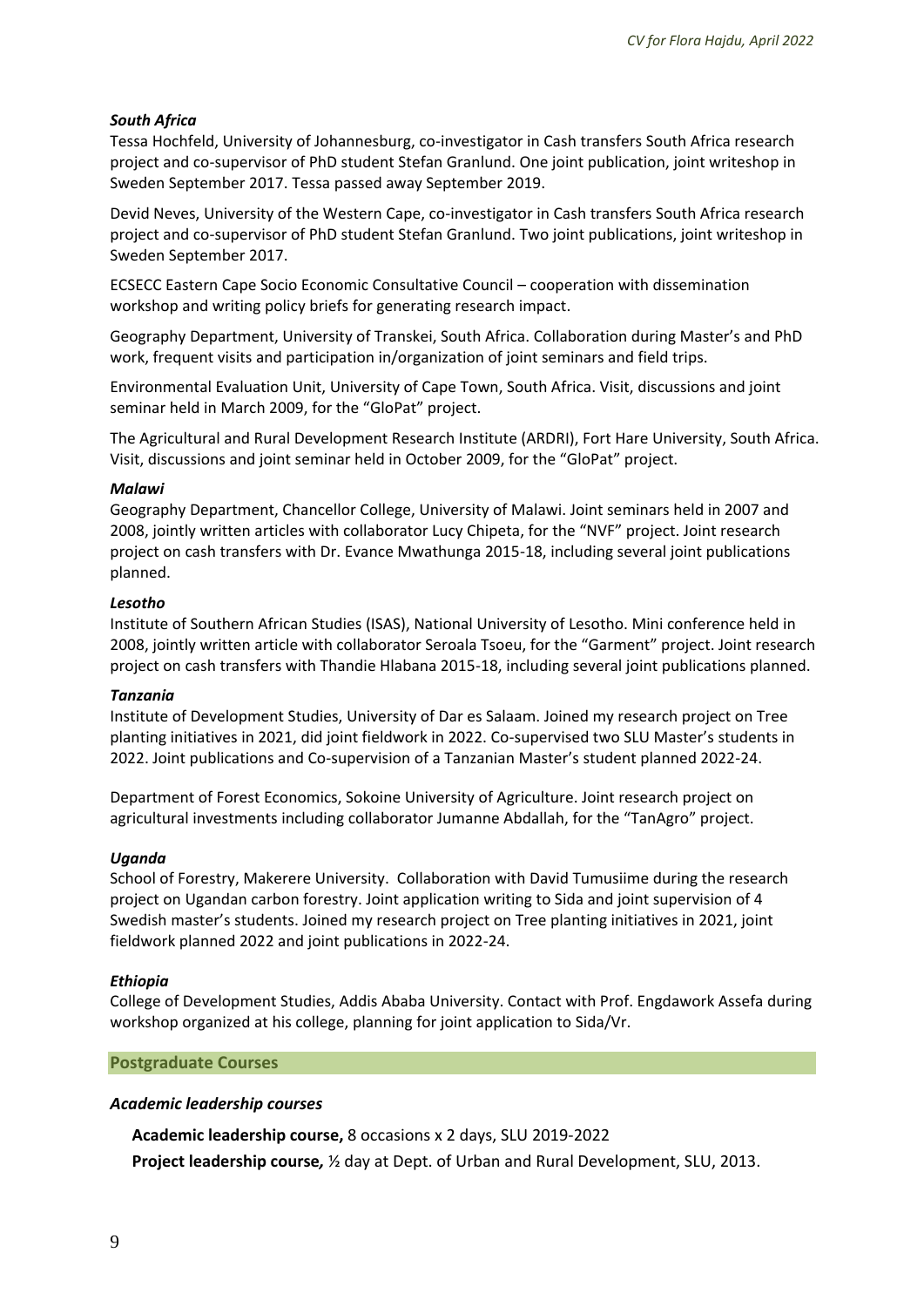*Pedagogical Courses,* all taken at Swedish University for Agricultural Sciences:

**Teaching in Higher Education**, basic course, 3 weeks, autumn 2012 **Course in Doctoral Supervision**, 3 weeks, spring 2013 **Teaching in Higher Education**, advanced course, 2 weeks, autumn 2013 **Project course**, oriented towards supervision, 2 weeks, autumn 2013

# *Postdoctoral Courses*

**Research Ethics in Practice,** 1 week course at Lancaster University, UK, **Participatory approaches,** 2 day workshop with Robert Chambers, Centre for Environment and Development Studies, Uppsala University, Sweden.

*PhD Courses***,** more than 60 weeks of PhD courses at three universities in Sweden and South Africa:

**Scientific theory, limitations and methods,** Linköping University.

**Qualitative research methods,** Linköping University.

**Environmental Management in South Africa,** University of the Western Cape, South Africa. **Global Ethics,** Centre for Environment and Development Studies, Uppsala University. **African Environmental History,** Centre for Environment and Development Studies, Uppsala. **Africa and the World,** Centre for Environment and Development Studies, Uppsala University.

#### **International conferences**

I have attended over 30 international conferences since 2002 through organizing and chairing sessions, holding paper and poster presentations and participating in panel discussions as invited speaker.

**2018 –** member of Steering Committee for the Swedish Development Studies Network (SweDev), intended to host the bi-annual Swedish Development Research Conference.

**2009 - 2011** worked as co-ordinator of DevNet, the Development Research Network at Uppsala Center for Sustainable Development, organizing various lectures and seminars every year, including the a large international conference "Nature, Poverty and Power: Assessing Challenges to Sustainable Development".

#### **Selection of some important conference contributions:**

- **Hajdu F**. *Can cash transfers to contribute to building more sustainable rural livelihoods? Investigating*  the potential developmental role of the Child Support Grant in South Africa. Paper presentation at the ASAUK, (African Association of the U.K.) Conference, Birmingham, 2018.
- **Hajdu, F.** *A livelihoods analysis of changes in Swedish farming*. Nordic Ruralities conference, Billund, Denmark, 2018
- **Hajdu F** and Mwathunga E. *The inequality of abstract vs. embodied experiences in development planning: How can trust be built between planners and the people affected by plans?* Chairing session at the international conference "Nordic Geographer's Meeting", Stockholm University. June 2017.
- **Hajdu F** and Granlund S. *From critiques of development interventions to the potentials of cash transfers – the similar trajectories of rural development debates and James Ferguson's work.* Presentation at the international conference "Development Research Conference", Stockholm University. August 2016.
- **Hajdu F**, Eriksson C, Westholm E, and Waldenström C*. The prospects for Swedish farming: Agrarian change and household strategies.* Presentation at the international conference "Nordic Ruralities". University of Akureyri, Iceland. May 2016.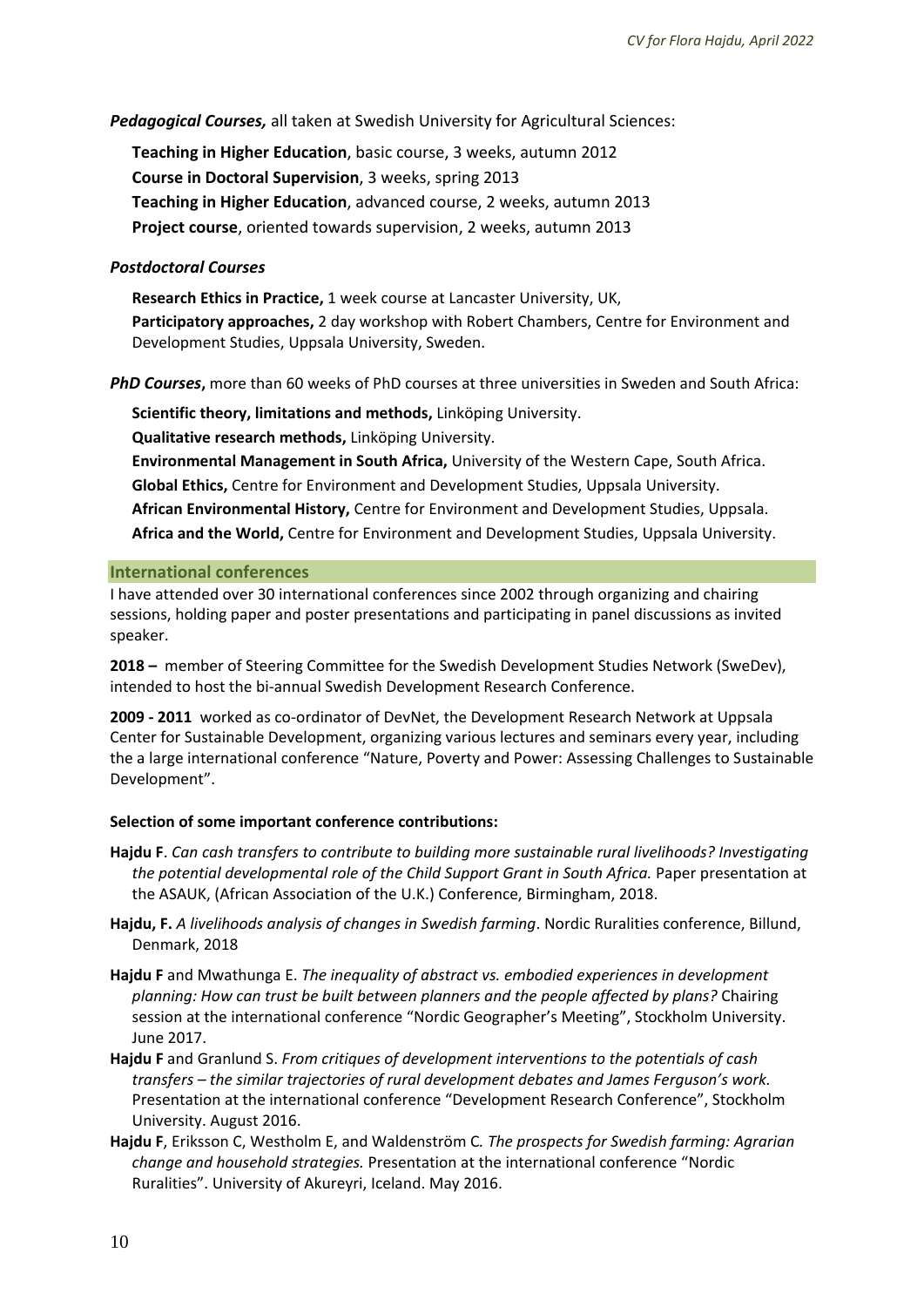- **Hajdu F** and Engström L *Constructing 'win-win' narratives: Conceptualizing 'winning' from different perspectives in the case of large-scale agricultural investments in Tanzania.* Poster presented at the international conference: "Contested Agronomy". IDS, Brighton, February 2016.
- **Hajdu F.** *Exploring the potential of cash transfers for supporting rural livelihoods: The effects of the child support grant in South Africa.* Presentation at the international conference "European Society for Rural Sociology 26<sup>th</sup> Congress". Aberdeen, Scotland, August 2015.
- **Hajdu F**, Ansell N, Hlabana T, Mwathunga E, Robson E & van Blerk L *Social cash transfers, generational relations and youth poverty trajectories in Lesotho and Malawi.* Poster presentation at the international conference "Agri4D". SLU, Uppsala, September 2015.
- **Hajdu, F.** *Conservation for Carbon or Communities? A Swedish CDM investment in Uganda*. Paper presentation at the international conference "Green Economy in the South", Dodoma, July 8-10 2014.
- **Hajdu, F.** and Jacobson K. *Conservation for Carbon or Communities? Swedish Climate and Community Forestry Initiatives in Uganda and Tanzania.* Presentation at the international conference "The Intersection of Society and Nature in Sustainability Research". Uppsala, October 1-3 2013.
- **Hajdu, F**. "*But tractors can't fly": A transdisciplinary analysis of neoliberal agricultural development interventions in South Africa*. Paper presentation at the international conference "Nordic Africa Days", Reykjavik, October 18-18 2012.
- **Hajdu F**, 2010. *Global Patterns of Production and Consumption, and the Effects on People in Poverty*. Organised session including a paper presentation at the conference "Nature, Power and Poverty: Assessing Challenges to Sustainable Development", CSD Uppsala, Uppsala 25-26/11 2010, Uppsala, Sweden.
- **Hajdu F**, Ansell N, Robson E, van Blerk L and Chipeta L. *Food Security and AIDS: The Pivotal Role of Youth*. Poster presentation at the XVII International AIDS Conference 3-8/8 2008, Mexico City.
- **Hajdu F**, and Ansell N. *Temporality and the Lives of AIDS-affected Young People in Southern Africa.*  Presentation at the international conference "Child and Youth Research in the  $21^{st}$  Century: A Critical Appraisal", European University Cyprus, 28-29/5, 2008, Nicosia, Cyprus.
- **Hajdu, F.** *Local Worlds: Patterns of Livelihood Securities in Rural Eastern Cape, South Africa*." Presentation at the international conference "Structures of Vulnerability: Mobilisation and Resistance". 12-14/1 2005, Sida*,* Stockholm University, Sweden.
- **Hajdu, F.** *Monetary vs. Environmental Dependency in Rural Pondoland.* Presentation at the international workshop "African Environmental History and Applied Research". Centre for Environment and Development Studies, Cemus, 17-18/4 2004, Sigtuna, Sweden.
- **Hajdu, F.** *Relying on Jobs Instead of the Environment? Patterns of Local Securities in Rural Eastern Cape - An Example from Lusikisiki District."* Paper presentation at the international conference *"*The Eastern Cape: Historical Legacies, New Challenges*."* Fort Hare Institute of Social conference and Economic Research, 27-31/8 2003, East London, South Africa.
- **Hajdu, F.** *Adjusting Social Assessment Practices to the Local Context.* Paper presentation at the international conference *"*Impact Assessment and Capacity Building*".* International Association for Impact Assessment*,* 17-20/6 2003, Marrakesh, Morocco.

# **Expert / Referee /PhD examination assignments**

| 2021     | <b>Expert advisor to group developing new study plan for Geography in Sweden</b>                               |  |
|----------|----------------------------------------------------------------------------------------------------------------|--|
| $2020 -$ | <b>Expert advisor</b> to group developing the national level tests for Geography in Swedish<br>primary schools |  |
| 2021     | Expert reviewer contributing to the IPCC Sixth Assessment Report                                               |  |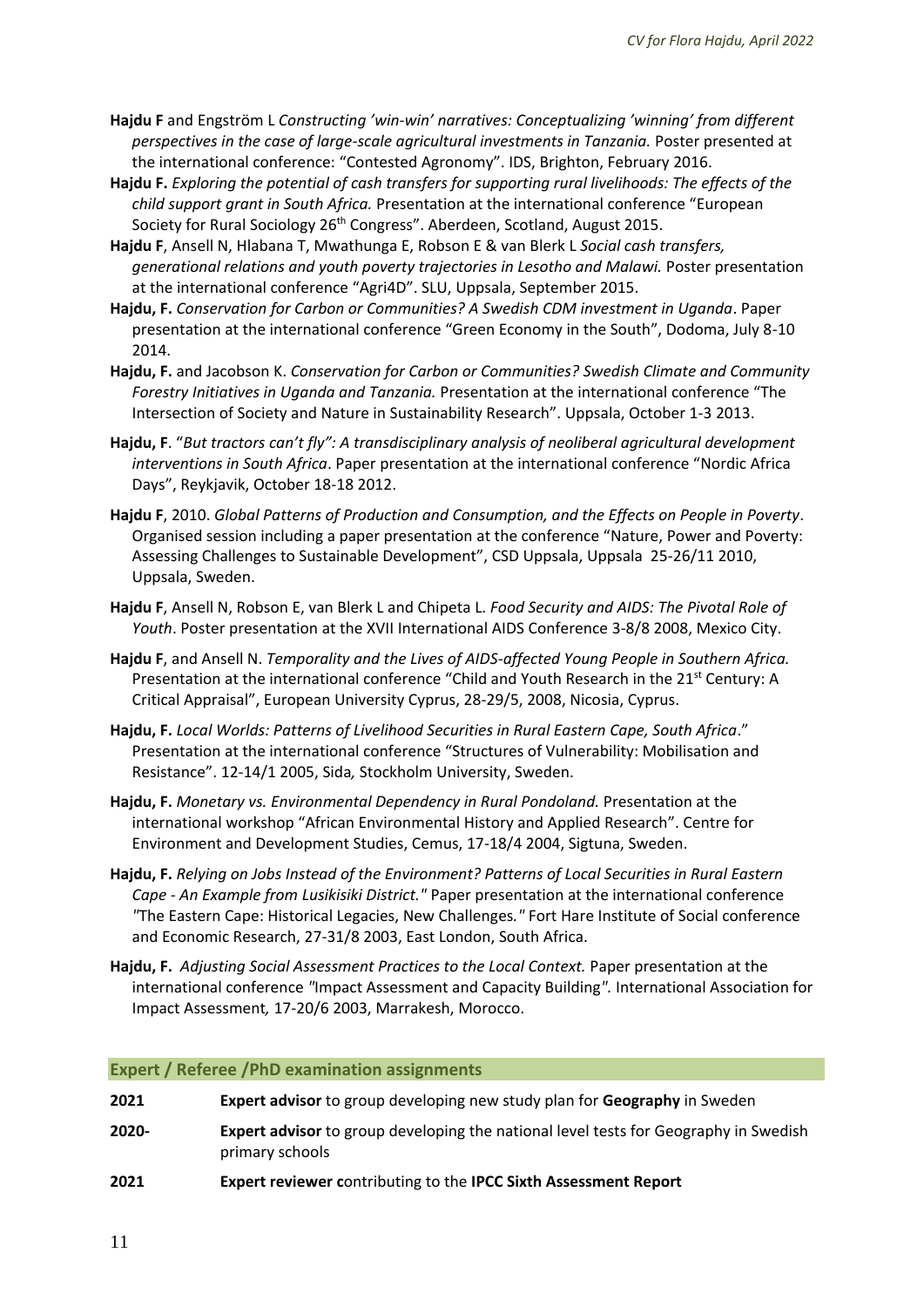| 2020     | Member of Examination Board for PhD Luigi Piemontese, Stockholm Resilience<br>Centre.                                                              |  |
|----------|----------------------------------------------------------------------------------------------------------------------------------------------------|--|
| 2020     | <b>Expert</b> answering referral for new Swedish climate policy                                                                                    |  |
| 2019     | Expert evaluator for a lecturer position at Södertörns högskola                                                                                    |  |
| 2018     | Opponent for predissertation seminar for Juliana Porsani, Södertörns högskola                                                                      |  |
| 2017     | Member of Examination Board for PhD Marat Murzabekov, Human Geography,<br>Uppsala University.                                                      |  |
| 2017     | Member of Examination Board for PhD Jamila Haider, Stockholm Resilience Centre.                                                                    |  |
| $2012 -$ | Peer reviewer for journals, including International Development Planning Review<br>(IDPR), Ambio, Journal of Environmental Planning and Management |  |
| 2015     | Opponent at licenciate defense of Jamila Haider, Stockholm Resilience Centre                                                                       |  |
| 2005     | Part of an Evaluation Group with the task of evaluating the work of the Collegium for<br>Development Studies at Uppsala University.                |  |

# **Outreach activities**

Participation in **panels** in different **popular scientific contexts** in Sweden, e.g. at the Nobel Museum, at the "Collaboratory" organised by Cemus (Centre for Sustainable Develoopment, Uppsala) and at a panel organised by Formas on Negative emissions at the ArcDes Museum.

I am part of the **Researcher's desk** initiative to support the climate striking youth and contribute to a broad interdisciplinary discussion on science in relation to various aspects of climate change. Through this network I get contacts with many different key researchers across Sweden and we have sometimes written joint opinion pieces.

I also help answer questions from the public at special events or via email. I have lectured on my research topic at the Swedish International High School and have **recorded a 20 min popular science lecture** for Researcher's desk that is now on youtube: [https://www.youtube.com/watch?v=ow0\\_EWCdX9M](https://www.youtube.com/watch?v=ow0_EWCdX9M)

I have participated in several **opinion pieces** in Swedish Newspapers, and my projects have been discussed in Swedish media repeatedly. Especially my project on Swedish carbon offsetting featured a lot in both 2014 and 2019 (see below). I regularly get inquiries from journalists and others researching topics related to my projects and I always try to make time for them.

I am active in several discussion groups on social media and regularly use twitter to spread information about my research. I have supported an initiative to create a division twitter account for Rural development and hope to initiate a division blog later in 2020.

Together with other researchers we have written several letters to Swedish political departments and agencies with questions and recommendations for improved climate action.

## **Opinion pieces I have (co)-authored** (rejected pieces are not mentioned here)**:** Lina Lundström, Sara Burlin Pellbäck, Sanna Dahl, Cecilia Ferm Almqvist, Paul Glantz, William Grönlund, **Flora Hajdu**, KG Hammar, Esther Hauer, Samuel Jarrick, Henrik Lagerlund, Isabelle Letellier, Sara Lilliehorn, Joakim Löf, Sara Martén, Romina MartinLena Nordlund, Gudrun Schyman,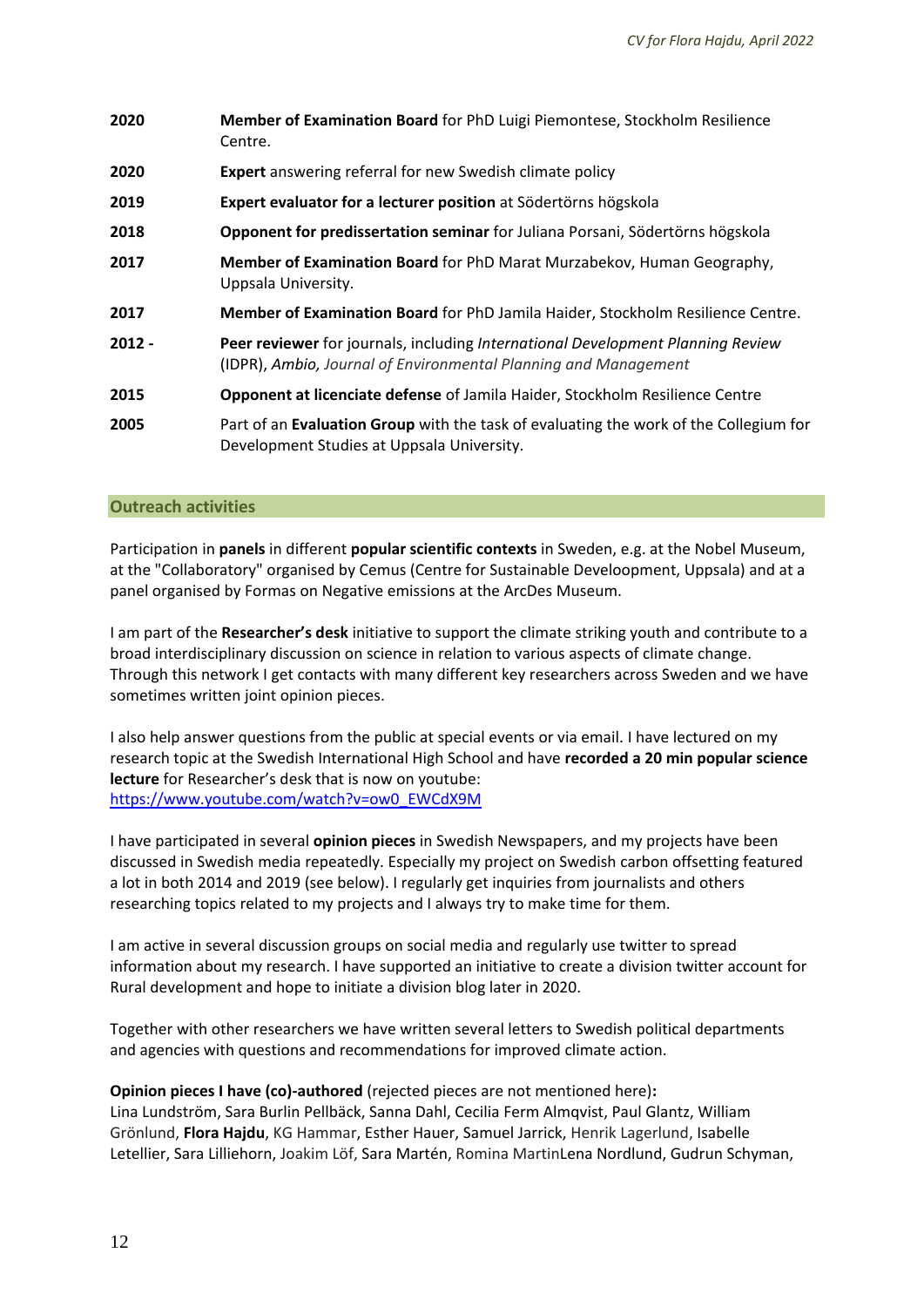Elin Segerstedt, Alasdair Skelton, Christophe Sturm, Inrätta ämnet omställningskunskap i skolan – submitted to ETC. Swedish magazine on 16th Dec. 2021.

Mats Björk, Jonna Bornemark, David Collste, Thomas Dahlgren, Magnuz Engardt, Karin Gerhardt, Paul Glantz, Mats Grahn, Caroline Greiser, Örjan Gustafsson, **Flora Haidu**, Jennifer Hinton, Stig-Olof Holm, Henrik Lagerlund, Valentina Nakic, Kimberly Nicholas, Romina Martin, Alasdair Skelton, Johannes Stripple, Maria Wolrath Söderberg, Nina Wormbs. Published in Aftonbladet (Swedish newspaper) 19th Dec 2021. 20 forskare ryter till för en ansvarsfull klimatpolitik: Våga fatta de jobbiga besluten.

Skelton, A; Ringsmuth, A; Greiser, C; McLaren, D; Huss, E; **Hajdu, F** et al. (23 researchers), 5th Dec 2020 [Vilseledande och falska myter om klimatkompensation](javascript:void(0)) Opinion piece in Swedish Newspaper: Dagens nyheter (DN debatt), plus reply [Vi kan inte kompensera bort fossila utsläpp](javascript:void(0))

Judith Nora Hardt, Alasdair Skelton, Alice Larkin, Andrew Ringsmuth, Caroline Greiser, David Fopp, Duncan B Mclaren, Doreen Stabinsky, Erik Huss, **Flora Hajdu**, Greg Marsden, Hanne Svarstad, Henrik Lagerlund, Isak Stoddard, James Dyke, Jens Friis Lund, Jillian Anable, Joanna D Haigh, Julia Steinberger et al. (41 researchers) 2020. [10 myths about net zero targets and carbon offsetting,](javascript:void(0))  [busted](javascript:void(0)) https://www. climatechangenews. com/2020/12/11/10-myths-net-zero-targets-carbonoffsetting-busted/

Fischer, K and **Hajdu, F**. 2015, Svenska dagbladet. "Kalla fakta ger en missvisande bild". <https://www.svd.se/kalla-fakta-ger-en-missvisande-bild>(opinion piece in Swedish newspaper based on our project)

#### **Letters written to Swedish Ministries and Agencies:**

To Ministry of Environment 7<sup>th</sup> April 2022: "Fortsätt direkt Miljömålsberedningens arbete där det *avslutades!" (Continue the work of the Committee for Envrionmental Goals***)** From 23 Swedish researchers including me.

**To Government of Sweden, The Ministry of Environment, The Swedish Environment Protection Agency, The Swedish Meterological and Hydrological Institute, The Agency for Civil Protection and Emergency Planning, Swedish Television and Swedish Radio**. 24th March 2022: Behandla klimatkrisen som en kris och se till att den inte sjunker på agendan (Treat the climate crisis as a crisis and make sure it does not slip down on your agendas)

#### **My research projects featuring in newspapers or interviews with me about research:** *Articles including my research project on carbon forestry:*

[https://www.dn.se/nyheter/sverige/vadjan-om-mat-och-vatten-tonades-ned-i-energimyndighetens](https://www.dn.se/nyheter/sverige/vadjan-om-mat-och-vatten-tonades-ned-i-energimyndighetens-rapport/)[rapport/](https://www.dn.se/nyheter/sverige/vadjan-om-mat-och-vatten-tonades-ned-i-energimyndighetens-rapport/) 

<https://www.dn.se/nyheter/sverige/klimatkompensation-ar-en-ny-slags-kolonialism/>

*Articles about the project on Swedish farming that I was project leader for, participated in interviews:* 

<https://www.ja.se/artikel/2226272/lantbruksstudie-det-har-hant-pa-30-ar.html> <https://www.extrakt.se/sveriges-lantbrukare-en-yrkeskar-i-standig-forandring/> <https://landetsfria.nu/2020/nummer-123/ny-rapport-om-lantbrukares-andrade-forutsattningar/> [https://greppa.nu/vara-tjanster/nyheter/arkiv---nyheter/2020-12-30-splittrad-bild-om](https://greppa.nu/vara-tjanster/nyheter/arkiv---nyheter/2020-12-30-splittrad-bild-om-klimatframtid-i-ny-rapport)[klimatframtid-i-ny-rapport](https://greppa.nu/vara-tjanster/nyheter/arkiv---nyheter/2020-12-30-splittrad-bild-om-klimatframtid-i-ny-rapport)

#### *Interview in Swedish radio:*

"Företag vill klimatkompensera mycket mera" Comments on carbon offsetting on Swedish radio: Vetenskapsradion. 9/2 2021. [https://sverigesradio.se/artikel/foretag-vill-klimatkompensera-mycket](https://sverigesradio.se/artikel/foretag-vill-klimatkompensera-mycket-mera)[mera](https://sverigesradio.se/artikel/foretag-vill-klimatkompensera-mycket-mera)